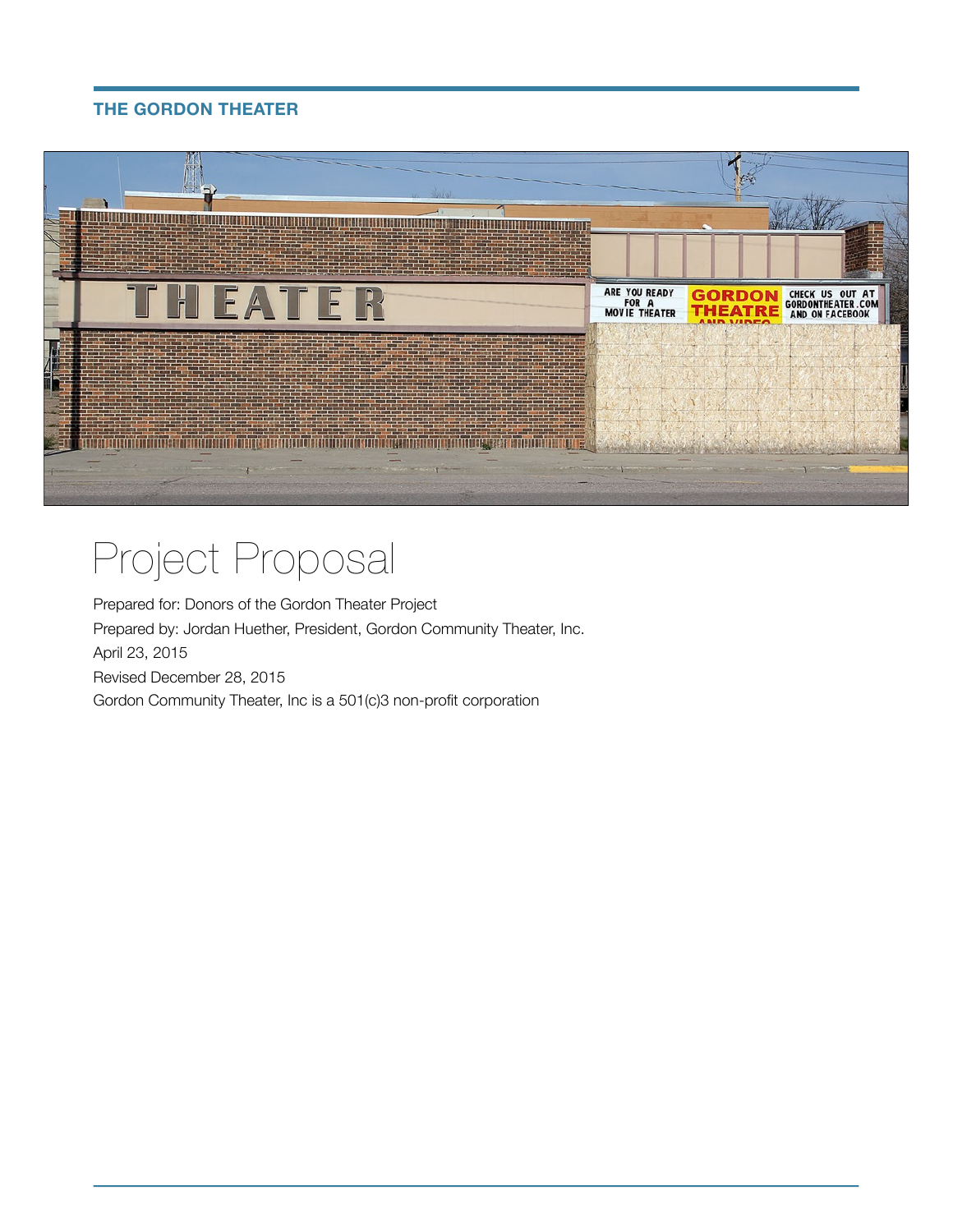# EXECUTIVE SUMMARY

### **Objective**

Our objective is to renovate and modernize the existing Gordon Movie Theater building with an end goal of having a fully functional, state of the art facility which will provide entertainment to the members of our community. The people of Gordon need something to get behind and take pride in, and our youth need a safe form of entertainment.

#### **Goals**

- Boost community pride.
- Provide safe entertainment for our youth.
- Increase traffic from other communities and keep our people and their money here.

#### **Solution**

Our solution to bringing the movie theater back to Gordon is to raise money through fundraisers, grants, and pledges from area businesses and philanthropists. All donors will be recognized though a special feature video which will play prior to every movie. Every item of the budget is being heavily scrutinized to ensure the project is being done as economically as possible without sacrificing quality. Once sufficient funds have been raised, we will begin construction. The theater will be run primarily by volunteer groups, with a paid manager to handle the dayto-day operations and train and coordinate the volunteers. Revenue will be generated from ticket sales, concessions, advertising and from continuing donations. All funds will be reinvested into the theater or saved for future repairs/improvements. The manager will be the only person receiving monetary compensation.

### **Project Outline**

The project will consist of reconstructing the interior of the building, removing any remnant mold in the process, and installing digital projection and audio equipment necessary to play today's movies.

- Remedy water leakage issues, which have lead to mold throughout the facility. This has been completed through the installation of a new rubber roof with a 15 year warranty. A concrete drainage system is planned for the north side of the building to prevent pooling of runoff water and subsequent seepage into the foundation and dirt work will be needed on the south side to keep water away from the foundation.
- Remove all existing mold from the facility.
- Reconstruct interior of building, ensuring ADA compliance. Due to the extensive mold in the building, new drywall, carpet and tapestries will need to be installed. A new concession area will be constructed and a new ADA compliant family bathroom will be added. The existing bathrooms will also need to be renovated.
- Based on the amount of money we are able to raise, the board may decide to remove the wall separating the small and large theaters, allowing for expanded seating and better utilization of the space. The wall is not load bearing, but would still be an added expense to remove and purchase additional seats.
- Some form of a stage or platform will be built in front of the screen with microphone and power connections, allowing the use of the facility by community organizations for presentations, seminars, etc.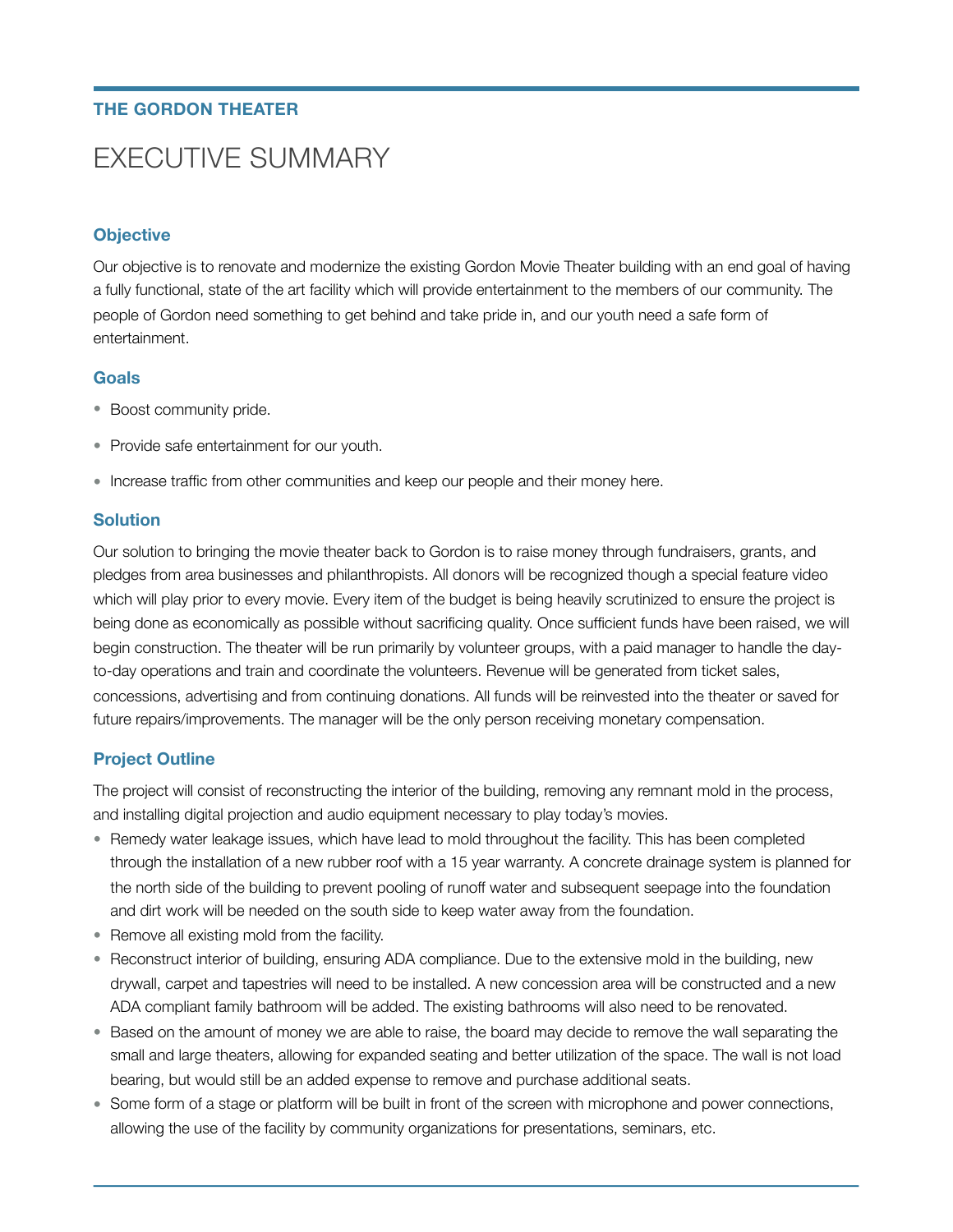- A new drop ceiling and sprinkler system will be installed in the theater. This has been generously donated, including parts and labor by Bob Dehn and the Gordon Volunteer Fire Department, a \$25,000 value.
- A framework is already in place for acoustical treatment. All we will need to do is acquire new, fire retardant fabric to place on the frame.
- All new seating will be installed in the theater as the existing seats were destroyed by mold. There are opportunities to acquire refurbished seats at a discounted price if necessary.
- The existing screen has a large hole in it. This will need to be repaired, if possible, or a new screen will be needed.
- A new Barco DP2K-10Sx digital projector will be purchased, which includes the necessary media server and motorized lens. Refurbished audio amplifiers and speakers will also be purchased. Purchasing the equipment refurbished allows us to get it for 30% of what it would cost new while still getting the peace of mind of a 2 year warranty. The most volatile component of this system is the lamp in the projector, which can burn out. We will want to have at least one spare on hand at all times. The installation and setup of all of this equipment has been donated.
- A booking agent has been secured for acquisition of movies and licensing. They charge a \$50 fee per week to handle the booking and licensing. We will show movies on the second or third week of their run, allowing us to retain around 60% of the ticket sales.
- A computerized POS system will be implemented, allowing the manager and board to track inventory and sales in real time, and access them remotely. The system has a built-in credit card system, internet accessibility, a touch-screen, and is very easy to use, reducing the chance of error as we will have different groups working each week. The manager will be responsible for tracking inventory and comparing it to the register's records.
- Patrons will be reminded before and after each show to clean up after themselves, because it is their theater, built by them, for them, and they need to take pride in it and keep it in good condition. Following the movie the volunteers and manager will pick up the remaining trash and clean everything. Periodically, a professional cleaner may need to be brought in to deep clean the seats, tapestries, etc.
- A big source of revenue for the theater will be advertising from local businesses. In a four minute period prior to the start of the movie there will be time to show twelve 20-second video commercials. A fair and common price for these advertisements is \$200 per month. We would also offer discounts for paying for a year in advance, \$2000/year. If we can secure 12 advertisers for a year, we would generate \$24,000 up front. The production of the video commercials will be donated.
- Should the theater be sold to a for-profit organization within a 7 year period, all major donors will be returned their fair share of the proceeds. After 7 years, all proceeds will go toward projects focused on the betterment of our community.